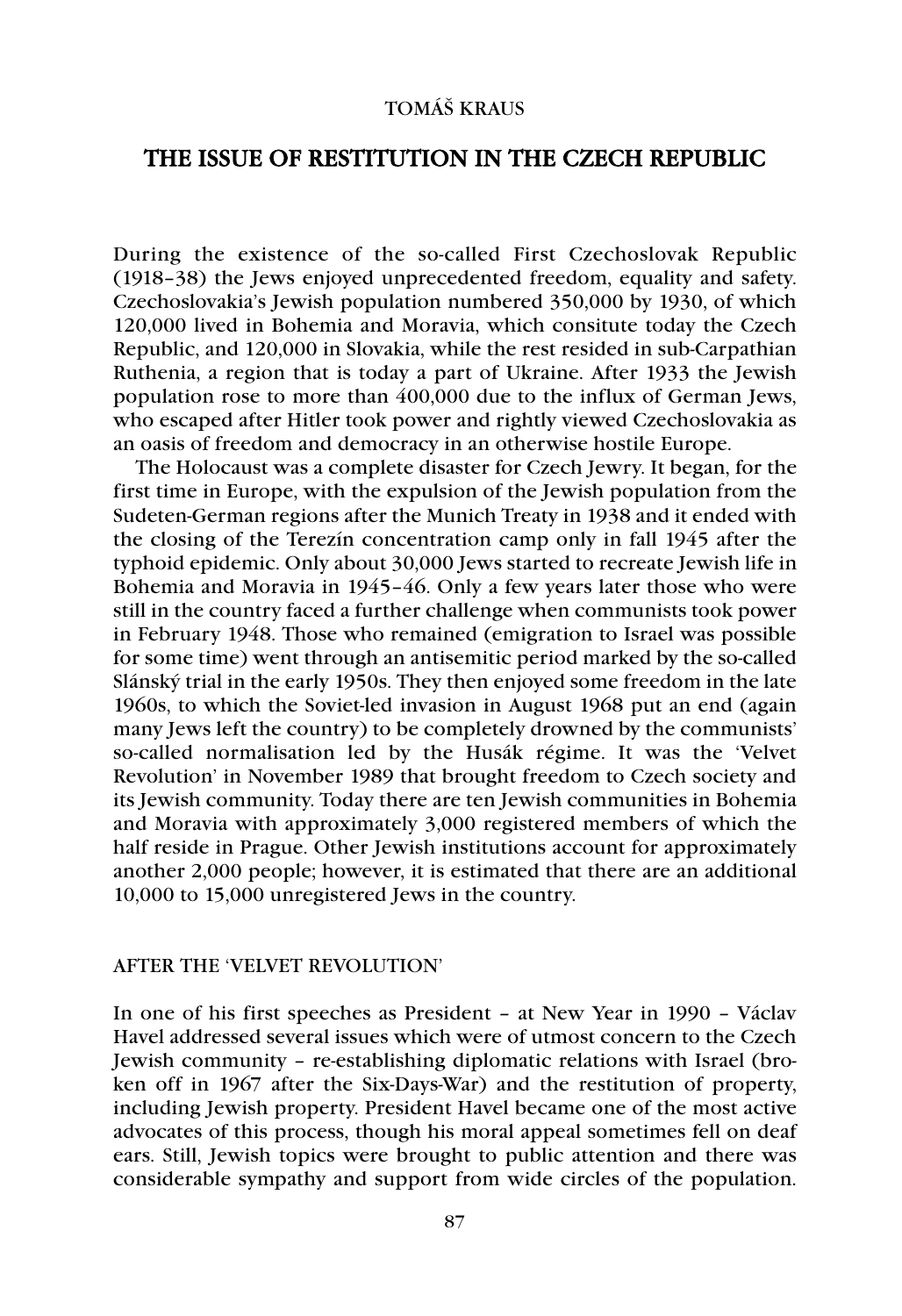There were many reasons for this, above all the fact that some of Jewish personalities helped – as opponents of the regime – to overthrow communism. The image of the Jews as victims of the Holocaust, a fact that for twenty years could not have been mentioned, played a substantial part as well.

# RESTITUTION OF JEWISH PROPERTY

The process of restitution of Jewish real estate properties began in 1992 before the split of Czechoslovakia. The Federation of Jewish Communities in the Czech Republic assembled at that time around 1,000 records of communal Jewish property, i.e. real estate owned by Jewish communities and by other Jewish institutions (foundations, unions, clubs, etc.) throughout Bohemia and Moravia. After careful evaluation, the final list included 202 items, as most of the buildings and lots were not claimed for various reasons. For instance, many synagogues had been given during the post-war years to various Christian – mostly Protestant – churches with the consent of the Jewish community leaders who – aware of the impossibility of recovering Jewish life in most of the 153 pre-war Jewish communities – preferred at that time to see religious services being held in the buildings, rather than their conversion into warehouses. Another example was plots on which different infrastructure had been built over the decades, e.g. roads. The final list of 202 items formed, however, just one part of a bill submitted – due to the split of the country only in late 1993 – to the Czech Parliament. The bill included another two parts: the return of the State Jewish Museum and draft legislation enabling individual claims to Jewish property.

The Parliament rejected the bill as a whole in February 1994 with reference to a law passed in 1991 that transferred some of the state property to municipal authorities. The argument for the rejection was that if the proposed list had entered into force as a law it would have amounted to expropriation similar to that carried out by the communists. Shortly after the rejection of the bill the representatives of the Federation of Jewish Communities met Václav Klaus, who was prime minister at the time. He suggested that other ways should be found to solve this problem and appealed to municipalities to return Jewish property even in the absence of legislation – a similar appeal was signed by all three leaders of the ruling coalition parties. At the same time Klaus assured the Federation that everything owned currently by the state would be returned. Also the remaining two issues were promised to be quickly solved.

In June 1994 a law was indeed adopted by the Czech Parliament extending the existing individual private restitution legislation for claimants who lost their properties between 1938 and 1945 and who were unable to recover them by 1948 due to the communists coup-d´état. The law set a limited term for claims, but this was extended on several times occasions. (The last amendment came after a ruling by the Constitutional Court, which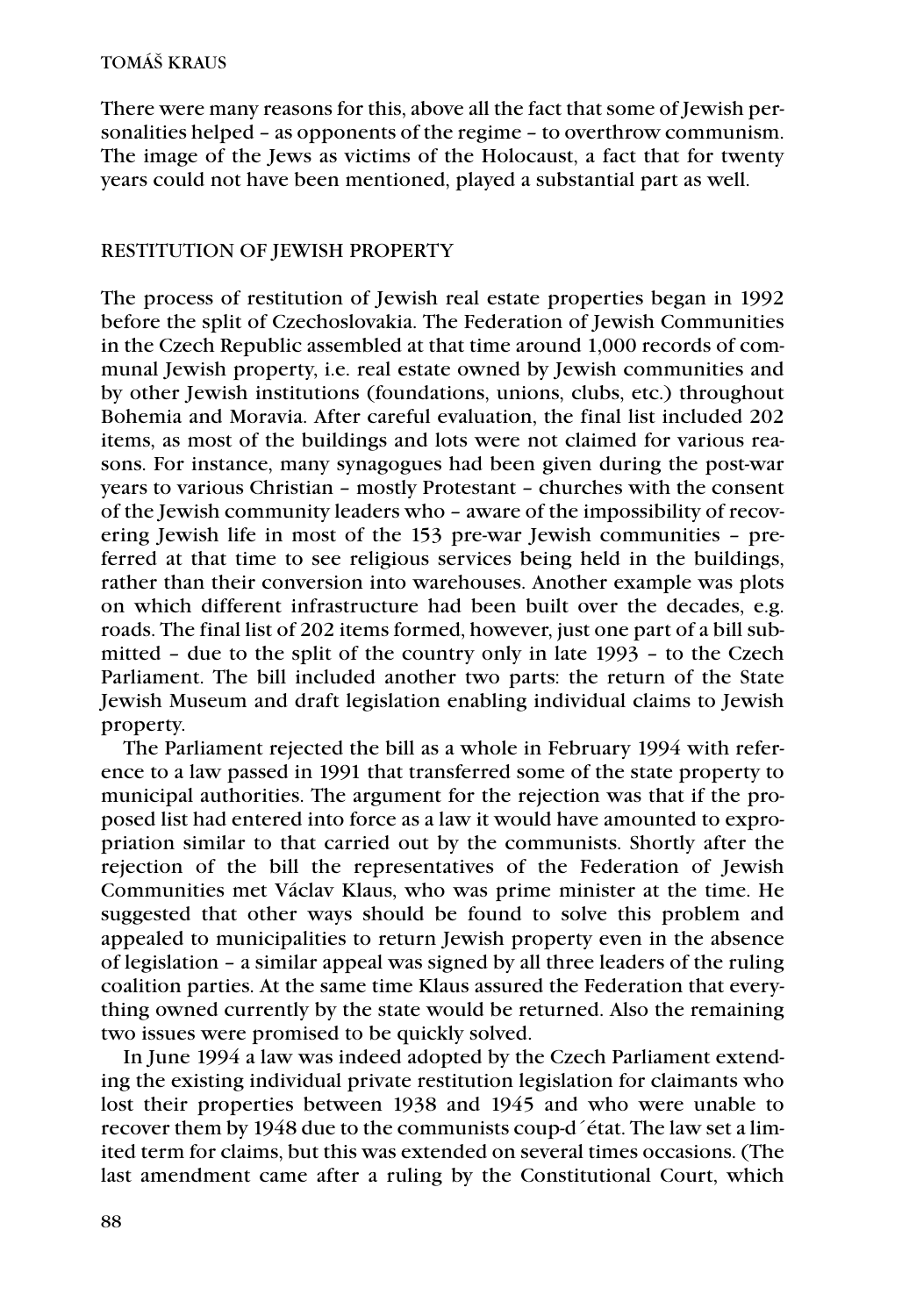abolished the condition of the claimant's permanent residence in the Czech Republic and set a new term until September 1996.) Though many individuals were successful in recovering ownership, many cases have still not been concluded. Often further court proceedings have been necessary: for instance, where a court ruling has gone against the philosophy of the legislation, stressing mere technical details rather than a just and moral settlement. In addition two large groups of individuals were not even affected by the legislation – people who were not Czech citizens as well as former owners of agricultural properties. Besides, another vast group of individual properties, those without heirs, was never even discussed. In general, however, it can be said that the first section of the bill drafted by the Czech Jewish Federation in 1994 was fulfilled.

The second part came to fruition when in October 1994 the State Jewish Museum ceased to exist and a new institution, the Jewish Museum in Prague, replaced it. The founders of this new body were the Federation of Jewish Communities, which regained ownership of the vast majority of Judaica collections from the Museum, the Prague Jewish Community as the old-new owner of the buildings, mostly synagogues housing the exhibitions, and the Czech Ministry of Culture which held a marginal part of the Judaica collection assembled since 1950 (when the Museum was nationalised). Together these three subjects launched an institution that was able, within a very limited timeframe, to change the entire image and work of the Jewish Museum, making it one of the most important and successful operations in the country.

The development of the third part of the original bill was less satisfactory. In March and May 1994 the Czech Government under Prime Minister Klaus decided to return all properties owned by the state. This did indeed take place, although with several exceptions. The state-owned properties formed, however, only about one quarter of the original 202 items on the list. The rest were privatised either by endorsing the ownership of town municipalities or by privatisation projects that legally transferred the real estate to private companies. The absence of a law exposed the Federation and the individual Jewish communities to long and complicated negotiations, which were not always successful. By mid-1997 less then a half of the items claimed in the original list had been returned to individual Jewish communities in the country.

The situation of Jewish restitution is reminiscent of a Talmudic image of a half-filled cup – the optimists would say it was half full, the pessimists would say it was half-empty. The truth was that thanks to this limited return of property some of the Czech Jewish communities were able to build a base for their future development. Unfortunately, with the buildings they also inherited the debts, as for a period of 50 years or more nobody had invested in these properties and in many cases they were literally falling apart. This created a need for either a return of the real estate or compensation for those still missing, in order to enable the Jewish communities to invest and continue in their efforts to restore and revive Jewish life in the country.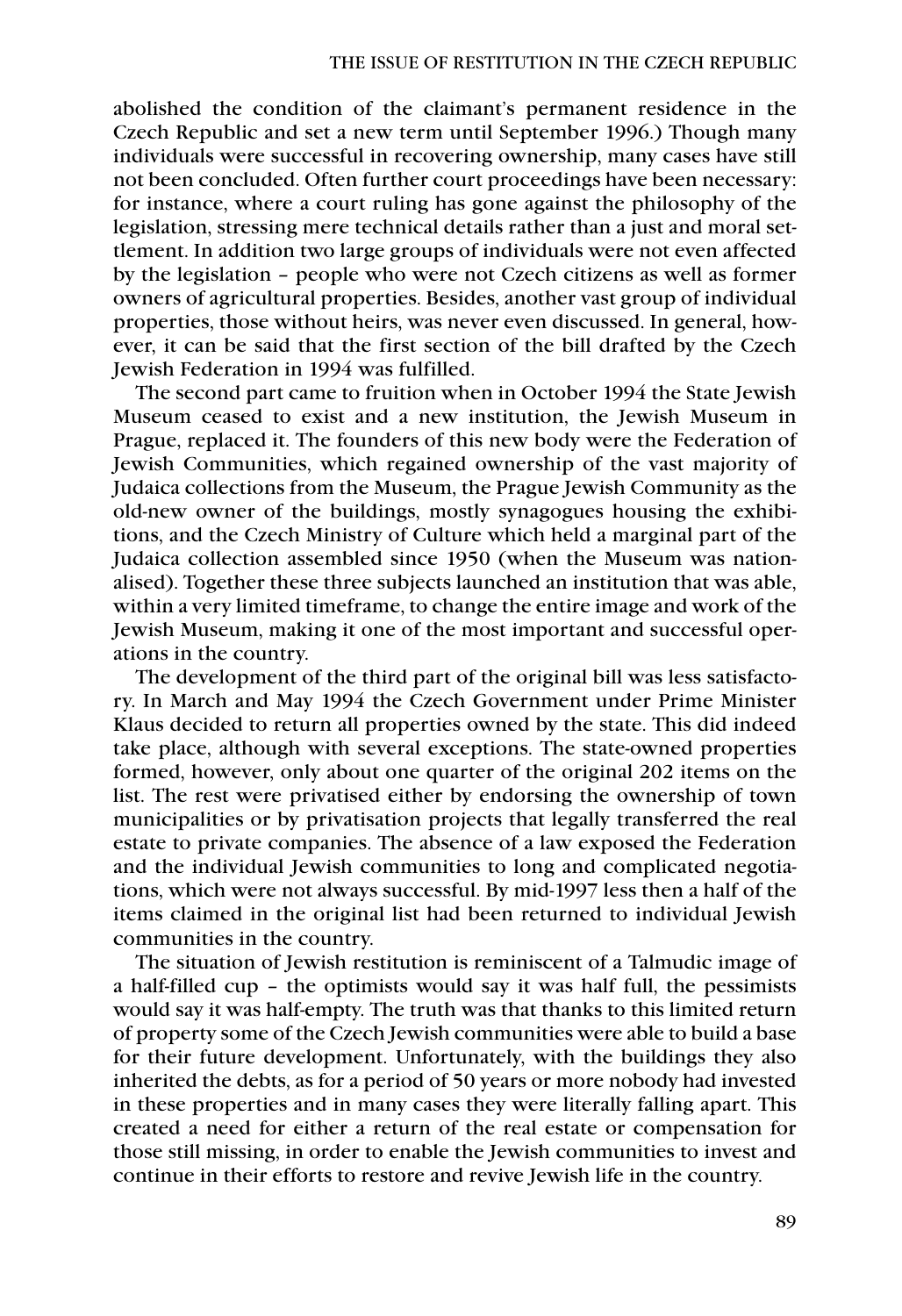#### TOMÁŠ KRAUS

In early 1998 the Federation began negotiations with the cabinet of Prime Minister Tošovský. His government, however, was unable to deal with this issue, due to a short mandate in the interim before pre-election. The Social Democratic Party went into the election campaign with the restitution of Jewish properties as one of its program topics. After successfully winning the election this theme was included in the program of the Social Democratic Government. This act coincided with the global effort to recover Holocaust Era assets culminating at a conference held in Washington in early December 1998.

## JOINT COMMISSION FOR MITIGATING THE INJUSTICE OF THE HOLOCAUST

In January 1999 the Czech Government decided to establish a "Joint Commission for Mitigating Some of the Injustices Caused to Holocaust Victims" to deal with all issues concerning Jewish properties and assets. Headed by Vice Prime Minister Pavel Rychetsky it consisted of representatives of the Czech state and the Federation of Jewish Communities, which invited foreign participants such as the American Jewish Committee and the World Jewish Restitution Organisation. The Commission formed three working sub-committees, first to deal with legislation and unsolved individual restitution, second focusing on Jewish communal properties, and third searching the archives to reveal the fate of looted art, bank accounts, insurance and other valuables. The Commission proposed to the Czech Government several steps – legislation, government action, rulings, etc. – which would lead to rectifying the injustice caused to the Czech Jewish population during World War II and deepened in the decades of communism that followed. Concrete results were achieved – a report on Nazi-looted Jewish gold and jewellery was published and the report showed that part of the Red Army war-loot is still in Moscow.

### INDIVIDUAL RESTITUTION

In cases of individual restitution the Commission stated that the legislation which was valid until August 1996 had enabled a number of claimants to recover their or their families' possessions. The Commission was at the same time fully aware of the fact that the approach of various courts was not always favourable and in many cases very formalistic. However, the Commission could not interfere in the independent judicial decisions and verdicts of individual courts. In this sense the Commission noted with satisfaction that the Constitutional Court had issued several verdicts that met the requirements of basic justice.

The same law also enables the Government to issue an order transferring real estate ownership from state institutions to the Federation, or individual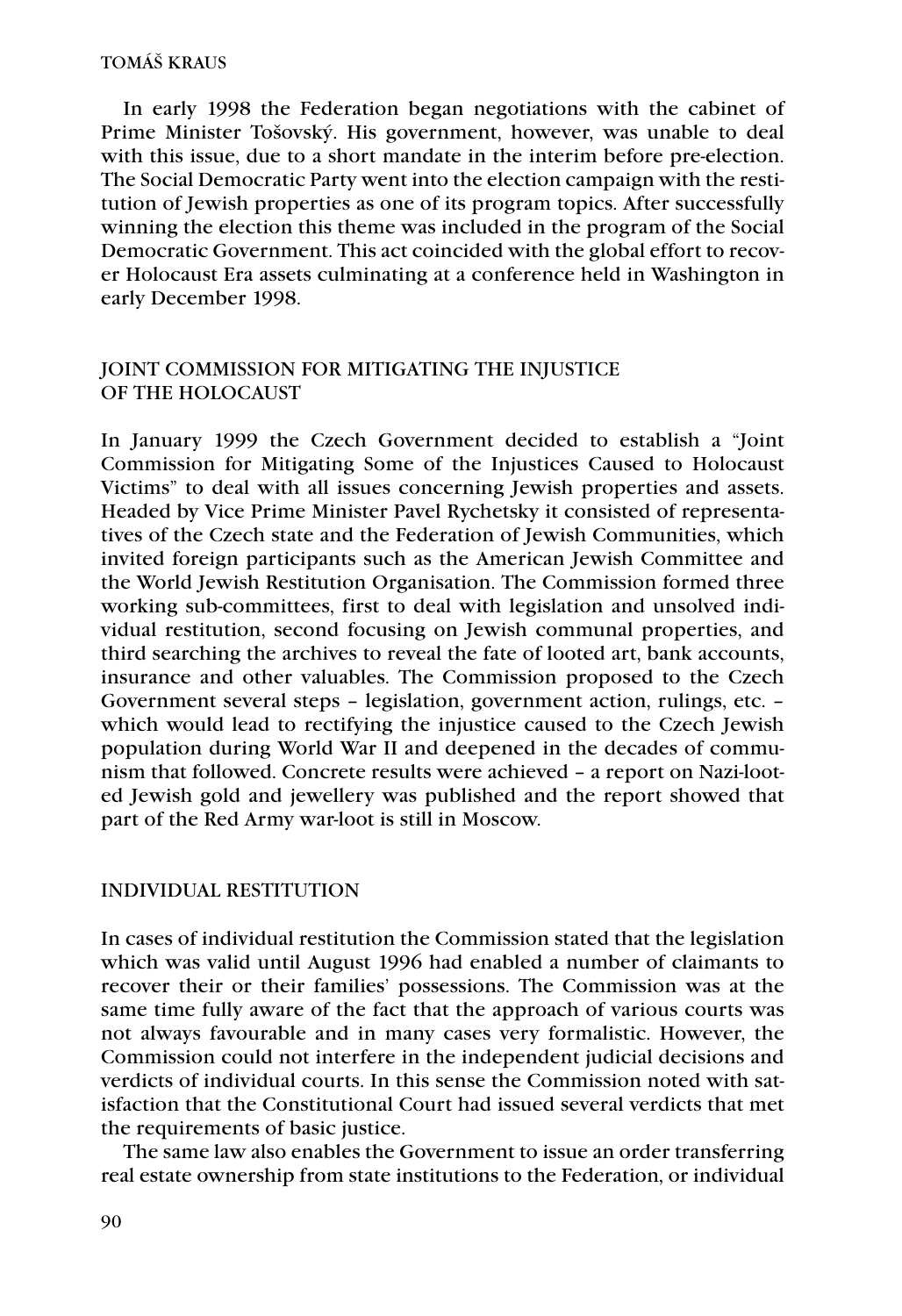Jewish communities. The final list is now (as of September 2001) being discussed with the respective authorities and is due to be approved by the end of the year.

Though the Commission found the restitution legislation appropriate, it focused on two groups of claimants whose claims could not be raised at all – former owners of agriculture land and claimants without Czech citizenship. The Commission has submitted legislative proposals to the Government which would enable the first group to launch claims. This law was approved by the Czech Parliament in June 2000 and published in the Collection of Laws under No. 212/2000. As in the case of other restitution legislation, claimants with Czech citizenship could approach respective owners. If an owner was unwilling to return a property, the matter could be taken to a court of law. The deadline for claims regarding agriculture property was 6 June 2001.

The law also enabled the return of artworks in the ownership of state institutions such as galleries and museums even without the condition of Czech citizenship of the claimant. Such claims had to be addressed directly to the respective institution possessing the artwork. The claimant is not obliged to have Czech citizenship. The deadline for claims was the end of 2002 year. This was a breakthrough in Czech legislation but the Czech government was also among the very first European nations to issue this kind of law.

### HOLOCAUST VICTIMS FOUNDATION

For the second group of claimants, those without Czech citizenship, the Commission elaborated an "extra-legislative" solution. Namely, the Government transferred a sum of 300 million CZK (i.e. around USD 750,000) to the "Holocaust Victims Foundation" established by the Federation with the participation of the Government. This Foundation will reserve approx. one third of this sum for the purposes of those who lost their property in the territory of today's Czech Republic in the years 1938–45 and were not able to recover ownership after 1990 mainly for procedural reasons. This concerns also the heirs of such properties. The Holocaust Victims Foundation will assemble all claims that would have met the conditions required by expired Czech laws and were not compensated before (e.g. based on bilateral agreements concluded by Czechoslovakia and other countries concerning compensation for property nationalisation). Unlike other legislation, the condition of Czech citizenship will not be required by the Foundation's regulations. The deadline for submitting applications was 31 December 2001. After evaluating the quantity and quality of claims the Foundation was to grant every claimant a financial sum, however, not as compensation but rather as a symbolic gesture. However, the Federation considers it necessary that individuals should receive the value of the lost property. This is particularly difficult in a situation where neither the total number of claims nor the values of claimed properties are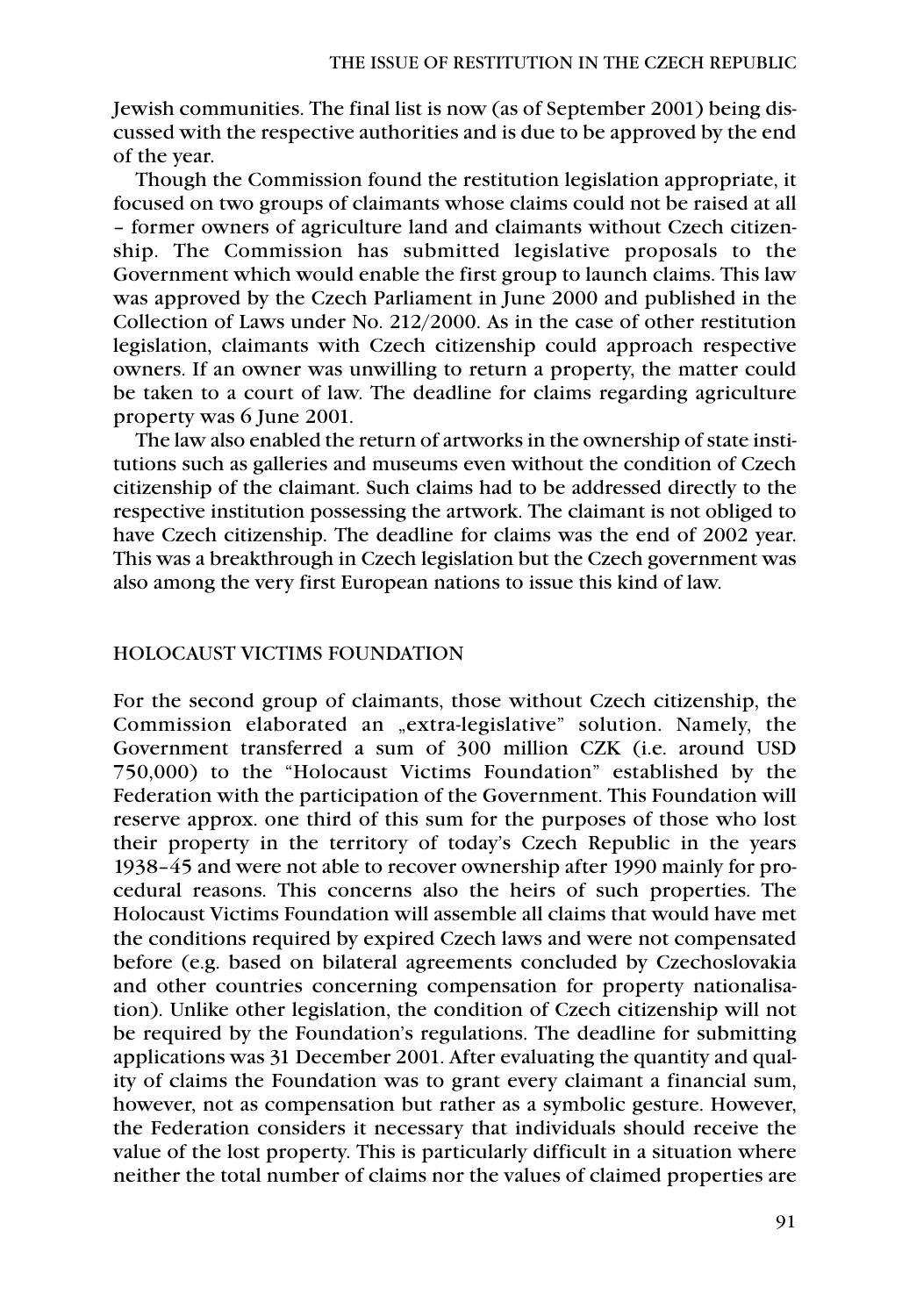known. It is impossible therefore to estimate a total financial sum needed for compensation, if it is not to become a caricature of the original purpose, i.e. the effort of the Czech Government to rectify, to the best of its abilities, the injustices caused to Holocaust victims. The Federation therefore considers the given sum as an advance payment which should be increased after the final evaluation of all claims.

#### COMMUNAL PROPERTIES

Having consulted with its partners, the AJC and the WJRO, the Federation concluded that the sum – or at least two-thirds of it, i.e. CZK 200 million – which the Czech Government transferred to the Foundation can be considered, in the light of the present abilities of the Czech state, an acceptable form of partial compensation for Jewish communal property, which is owned today by the state and could have not been returned physically. These means could at least help to solve some of the tasks which Jewish communities, brought together in the Federation, cannot handle sufficiently today. These are great needs in the area of social care – primarily the needs of Holocaust survivors – Jewish education programs and projects for preserving Jewish monuments and cemeteries in the territory of the Czech Republic.

The sub-committee of the Joint Commission dealing with communal properties assembled numerous materials from the state and municipal archives. It concluded that Jewish communities and other Jewish legal entities possessed before 1938 approx. 1,500 real estate properties, cemeteries, synagogues, plots, communal buildings, etc. Many of these properties were destroyed not only during World War II but also during the decades of communism that followed. Many were returned in the short period of democracy between 1945 and 1948. Many have been privatised or taken over by municipalities after 1990. However, there are still several dozen properties owned and administered by the state. A full report focusing on structure and types of real estate will be published by the end of 2001. This historical research, however, has also served as a building block for the Government decree, which should return a selected number of state-owned properties to Czech Jewish communities by the end of 2001, as well as for further negotiations about respective compensation.

### LOOTED GOLD

The purchase of precious metals, jewels, and other valuables representing Jewish property was conducted in the following manner: the owner(s) offered such items 'voluntarily' or under pressure to the Hadega Company. Through Hadega, the owner(s) simultaneously applied to the Vermögensamt beim Reichsprotektor in Böhmen und Mähren [Property Office of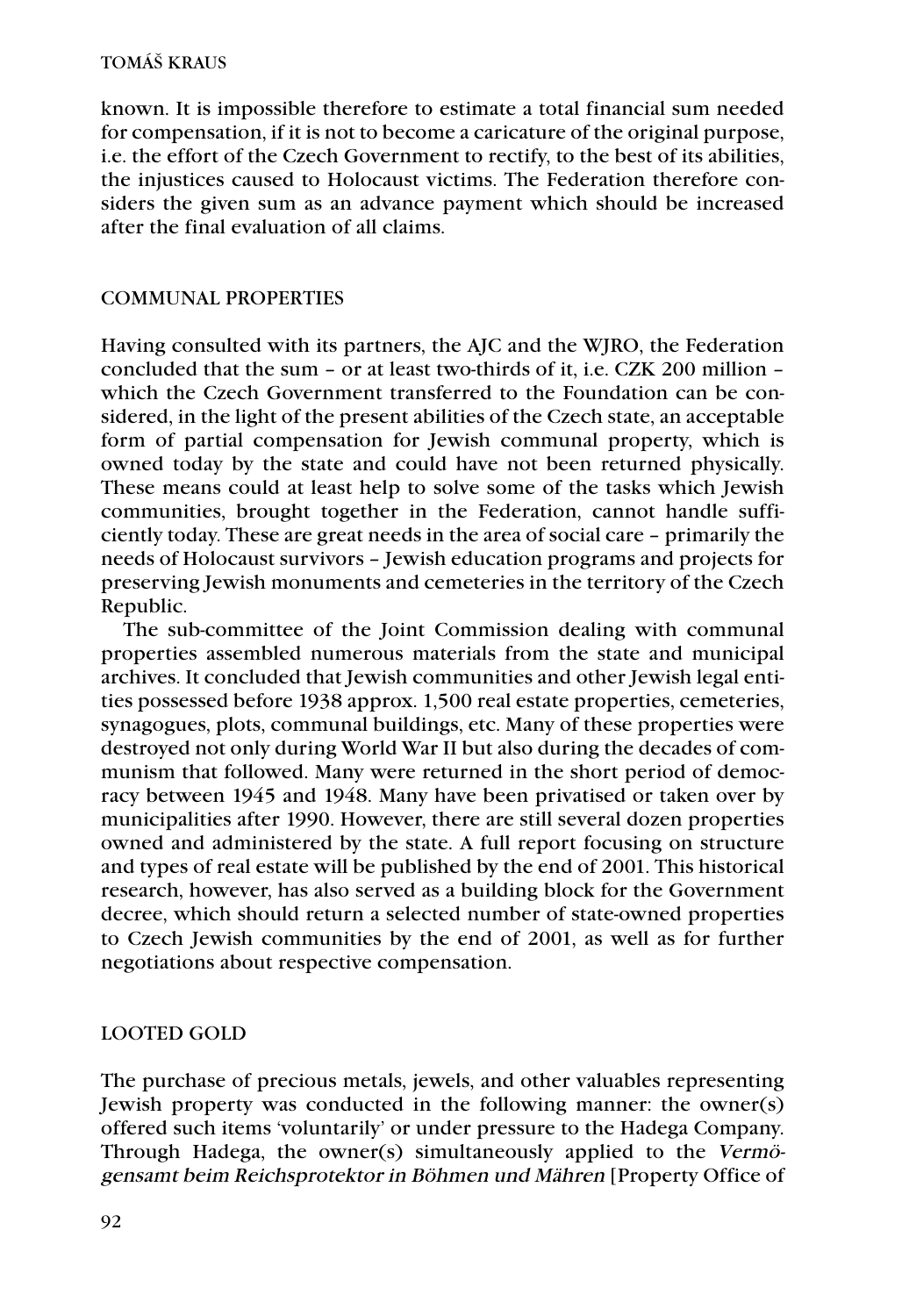the Reich Protector of Bohemia and Moravia] for the above-mentioned authorisation of the sale. When the sales permit was granted, the Foreign-Exchange Division of the Vermögensamt notified the owner(s) of the respective items and the banks where the respective items were deposited for mandatory safekeeping. The hand-over of the valuables from the banks to the Hadega Company was, in most cases, duly recorded, and the banks conveyed their hand-over reports to the Vermögensamt. After the concluded sale of precious metals or jewels to Hadega, the original owners received the sales proceeds less the cost incurred by all the institutions involved in the process, provided that the amount payable did not exceed 500,000 Protectorate crowns. Amounts exceeding such limit had to be remitted to the sellers' accounts which were maintained as blocked accounts in accordance with the notice of the Audit Department of the Protectorate Ministry of Finance of 23 January 1940 as published in the Gazette of the Protectorate Bohemia and Moravia No. 22 of 27 January 1940.

From the fall of 1941, confiscated jewels and other valuables were handed over to the Vermögensamt created by the Ordinance of the Reich Protector of 2 September 1941 and charged with the administration of enemy property. The Vermögensamt continuously collected such property at the Böhmische Escompte-Bank [Discount Bank for Bohemia]. By the end of 1938, police divisions and organs of state administration in the Sudeten area, which had been incorporated in the German Reich, received the order to report any confiscated Jewish jewels in their custody. However, according to their reports of January 1939, no such assets existed. Jewish religious objects were destroyed or stolen during the so-called Kristallnacht of 9–10 November 1938 (an organised pogrom during which most synagogues on land ceded to Germany were burned or torn down). Under the pressure applied by the occupation authorities, the National Bank was forced to assume the role of a clearing office used for purchases of gold from the Hadega Company in Prague and, from 1942, also from the Zentralamt für die Regelung der Judenfrage [Central Office for the Solution of the Jewish Question] and the Auswanderungsfond für Böhmen und Mähren [Emigration Fund for Bohemia and Moravia]. The activities of the Hadega Company centred upon purchases and re-sales of precious metals, precious stones and pearls from Jews, Jewish enterprises and Jewish associations. At the time of the mass deportations of Jews to concentration camps, gold ingots from recast Jewish jewels confiscated by the Hadega Company and/or by the Auswanderungsfond für Böhmen und Mähren were deposited at the National Bank. The right of disposal of this gold had the Überwachungsstelle beim Ministerium für Wirtschaft und Arbeit in Prague [Inspection Department at the Ministry of Economy and Labour] created in 1942. In name, the Überwachungsstelle was a German inspection unit, but in reality it was the governing body of the Protectorate Ministry of Economy and Labour (the Ministry was administered exclusively by Germans). The National Bank was further obliged to accept for safekeeping (from Hadega and the Auswanderungsfond für Böhmen und Mähren) any confiscated and recast Jewish sil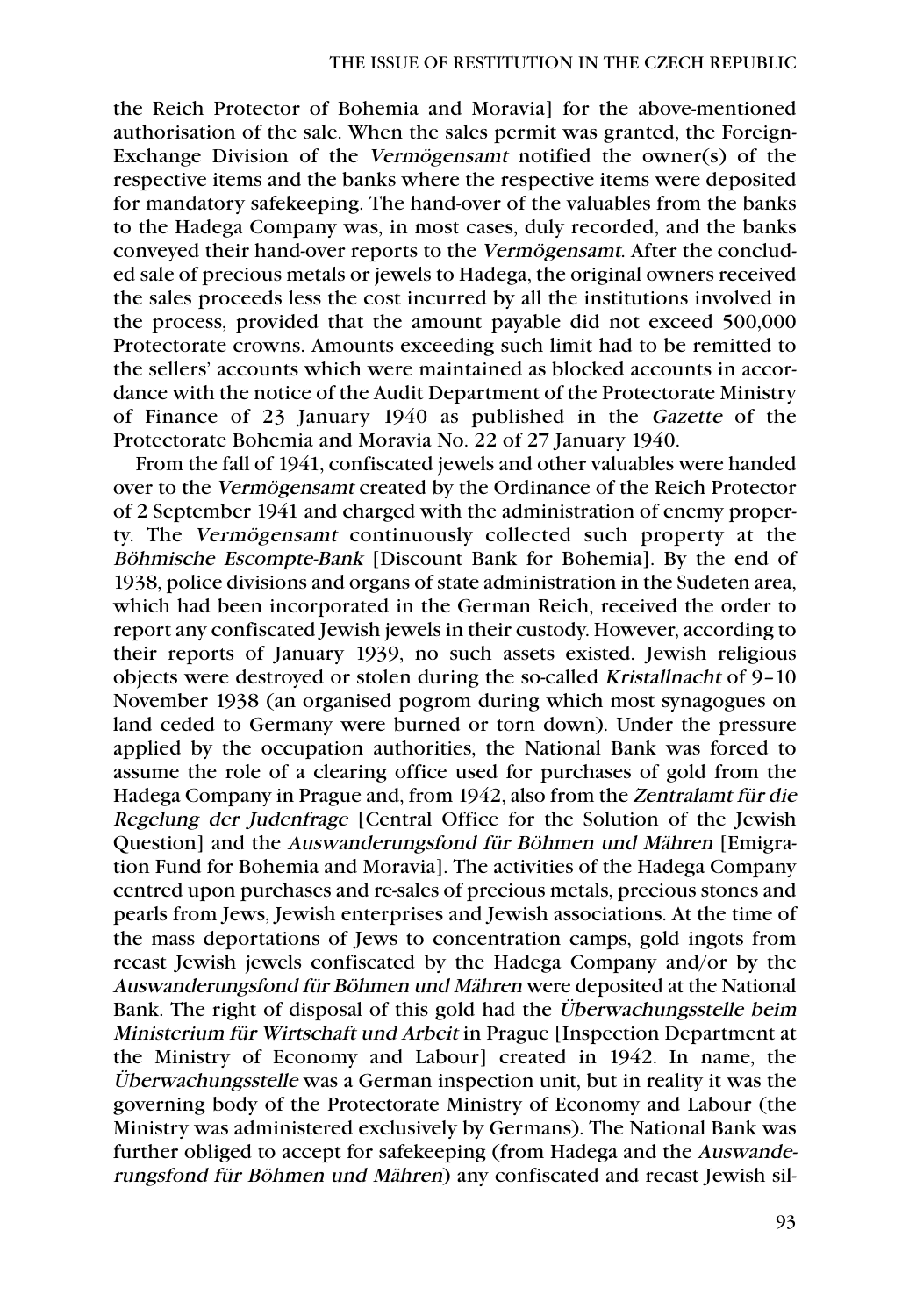ver; the disposal rights of this silver were due to the Reichsstelle für Edelmetalle in Berlin. Any gold purchased by the National Bank from the Auswanderungsfond für Böhmen und Mähren became a part of the funds item called 'monetary gold acquired by purchase.' After a thorough evaluation of the surviving archive materials, the team of experts came to the conclusion that the total amount of gold provably confiscated from Jewish individuals, firms, and associations amounted to 614.62 kilograms. This amount represents the most conservative estimate of this category of 'Aryanized property' (lower limit), given that the records of direct sales to the Hadega Company are no longer available; in addition, it is now impossible to document the quantity of gold objects confiscated by the German customs authorities from Jewish emigrants crossing the Reich borders. As of 9 May 1945, the amount of gold procured from Jews and deposited in the vaults of the National Bank by the Hadega Company and the Auswanderungsfond für Böhmen und Mähren totalled 413.6 kilograms. A certain portion of this gold remained in the form of jewels and was stored as a bank deposit of the Auswanderungsfond für Böhmen und Mähren, above all at the Böhmische Escompte-Bank. The following numbers were established by the Commission with respect to silver, platinum, and diamonds (brilliant cut): 5.49 kilograms of platinum and 16,744.594 kilograms of silver (these precious metals were illegally confiscated from Jewish individuals and legal entities and were subsequently used for the needs of the German war industry); 5,128.8 carats of diamonds (brilliant cut) and 582.1 carats of diamond rosettes (Hadega's registered intake, 1941–44). The concluding chapter of the present report describes the fate of Jewish property unsold by the Germans and kept in the vaults of several Prague-based banks until the end of World War II. Until then, the Jewish assets forming the deposit (today, these assets are virtually untraceable) were administered by two institutions: the so-called Vermögensamt and the Auswanderungsfond für Böhmen und Mähren. In addition, the concluding chapter explains the fate of the Jewish gold which had become, due to a decision taken by the German-administered Foreign-Exchange Branch of the National Bank for Bohemia and Moravia, an integral part of the gold reserves registered with this banking institution during the war. As late as 1995, the renowned researcher Karel Sommer had to admit that the final fate of National Bank's gold was unknown. The conclusion of the Expert Commission is unambiguous: the entire amount of the Jewish gold committed to the National Bank and some of the above mentioned anonymous Jewish assets unsold by the end of the war were taken to the Soviet Union as Soviet booty. Some of the assets found in the vaults (i.e. nominal assets of the Jewish victims of German persecution) were exempted from booty and set aside for future restitution to the original owners. The scope of this restitution could be possibly verified by the Czech National Bank. In spite of its legally impeccable and straightforward basis for negotiations, Czechoslovak diplomats were forced to give up their efforts to have the above-mentioned assets exempted from the Soviet booty claimed; the Czechoslovak side yielded to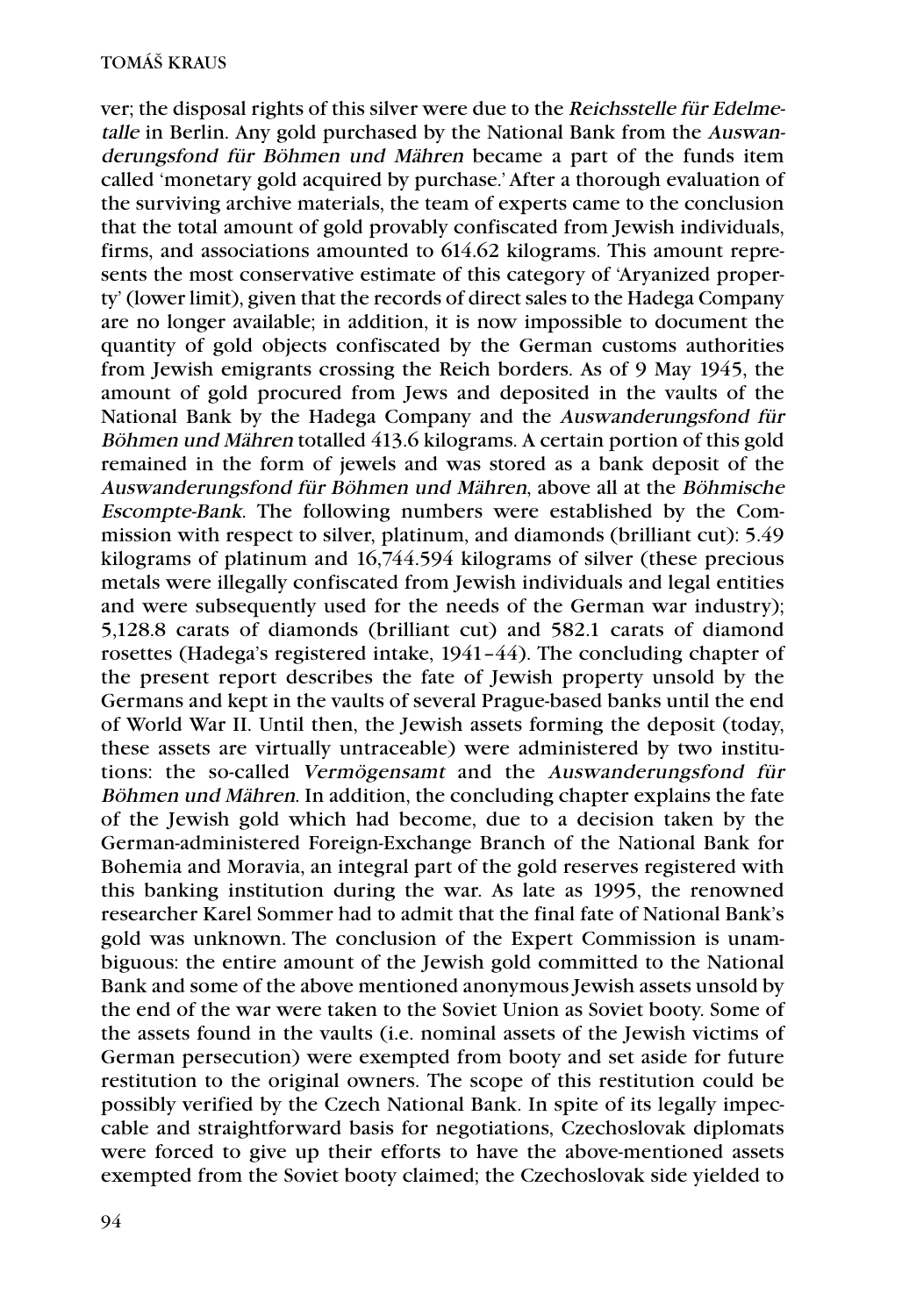Soviet pressure after relatively long and complicated negotiations; it must be added that the Soviet side did not conduct these negotiations completely fairly. The Czechoslovak decision to surrender the claims was influenced by purely political reasons: it gave up the assets in question in return for Soviet support in the international arena and to obtain certain results important to the Czechoslovak state.

#### INSURANCE AND OTHER VALUABLES

Before World War II Czechoslovakia was a free market economy. From the turn of the century, banks already had controlling influence over numerous industries and had become a primary force in furthering business organisations. Inter-war Czechoslovakia was also an important inter-mediator between western economies, namely Britain and France, and South-Eastern Europe. At the same time, Western entrepreneurs were competing with German companies for their share of the Czechoslovak market. In response, German industry tried to extend its influence in order to undermine Czechoslovak economic connections with Western countries and allies in the region. While the principal direct investors were Great Britain and France, German entrepreneurs obtained their influence through cartel agreements. The insurance sector in inter-war Czechoslovakia was comparable to the insurance industry in any developed country. There was a tradition of availability of all types of insurance, and Czechoslovakia had very strong international ties. Foreign companies controlled much of the industry within the country

In order to understand the insurance policies of Holocaust victims, it is important to be familiar with the main legal tools for insurance before World War II: a regulation from 1924 prohibiting insurance companies from denominating their policies in currencies other than the Czechoslovak currency (in 1933, the same was done for policies denominated in gold) and the Law on securing the claims of insurance companies' clients and concerning state supervision (No. 147/1934). This law mandated a necessary level of reserve funds for insurance payments. In 1938, there were twenty-eight domestic and six foreign life insurance companies in Czechoslovakia. The average life insurance policy face value was K 13,142 in domestic companies and 28,869 K in foreign companies. There were about 1,255 million people insured with Czechoslovak companies, while foreign insurance companies insured approximately 161,000 clients.

The Munich Treaty from 1938 also included, besides political, territorial and military clauses, an economic agenda. Consequently the issue of property claims against Czechoslovakia was raised immediately after the Nazi German annexation of the Sudetenland. Though the main concern was the division of the gold and hard currency reserves of the Czechoslovak Central Bank, the insurance industry was also subject to division. All insurance business in the Sudetenland was transferred from Czechoslovak com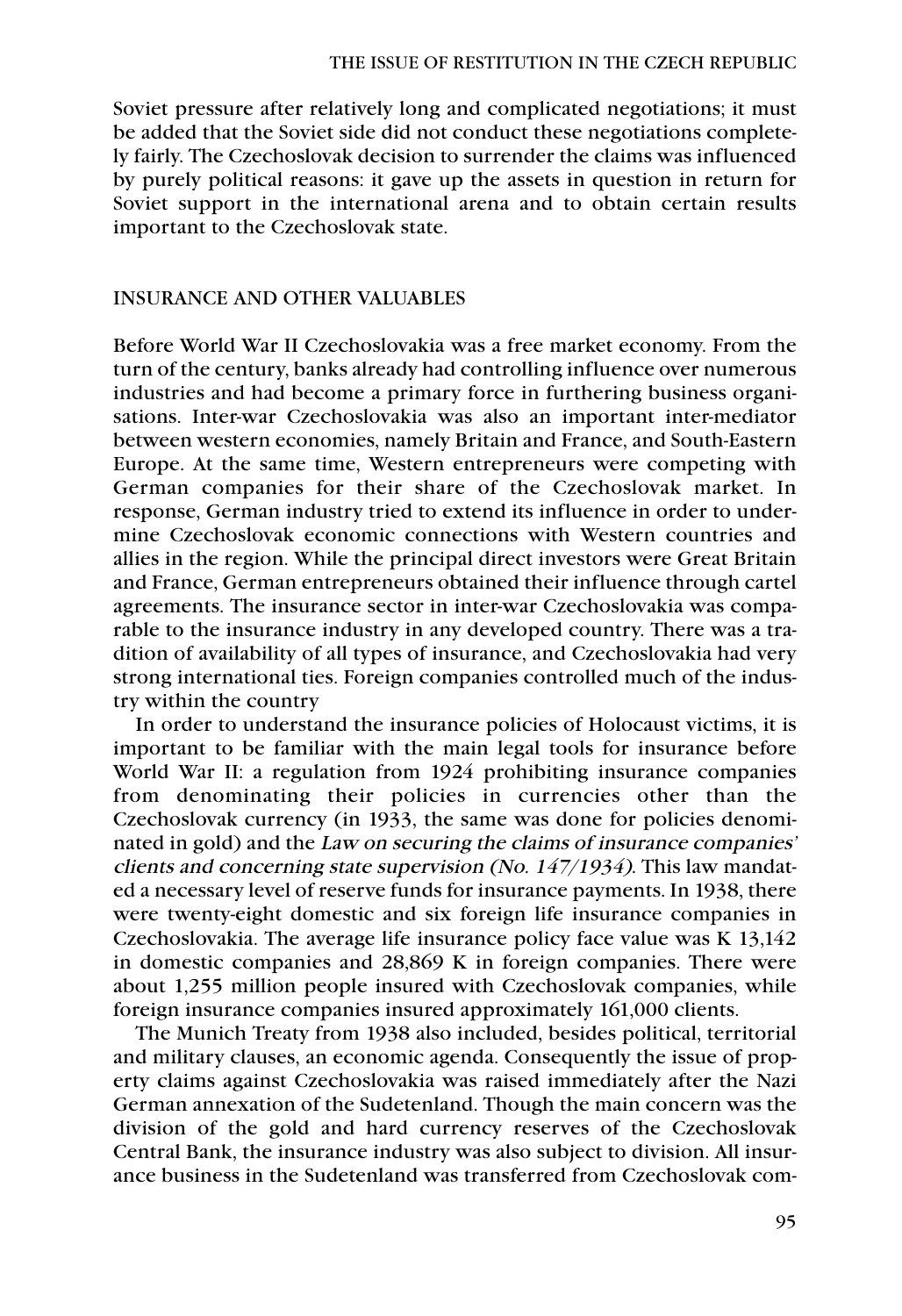panies to German, Austrian, Italian or Swiss insurance companies. Although an international agreement about the division of insurance business between Nazi Germany and Czechoslovakia was being compiled before 15 March 1939, the final separation was carried out by 30 June 1939, three months after the occupation of the rest of the Czech territory.

After the Munich Treaty, the vast majority of the Jewish population in the Sudetenland escaped and moved to the territory remaining under Czechoslovak control. For those who did not, it is reasonable to assume that the fate of their insurance policies and other property was identical to that of the Jews from Germany and Austria, whose policies and other property were confiscated by the Reich. In 1943, the total premium income of insurance companies in the Sudetenland was estimated to be approximately 13 million RM in life insurance and about 30 million RM in general insurance.

After the Nazi occupation of the remainder of Czechoslovakia at the beginning of World War II, the business of insurance companies from nations at war with Nazi Germany was taken over by German companies. The first insurance regulation aimed directly at Jews was introduced only a few weeks after the occupation, on 29 April 1939. It declared that Jews could only receive their insurance payments in accounts within a selected group of banks, and that these bank accounts would be regulated by the state. Jews were not allowed to change certain conditions of their insurance policies, such as cession and changing of the beneficiary.

On 21 June 1939, the Reichsprotektor of Bohemia and Moravia decreed that almost all property had to be registered and administered under the control of the Protectorate. The Finance Ministry ordered in January 1940 that all payments to Jews had to go directly into their bank accounts, which were under state control. This limited Jews' possibilities of cashing their insurance policies directly. The application of all these regulations was so complicated that the Association of Insurance Companies published a special guide for the insurance industry with respect to Jewish laws. By law, Jews could only withdraw up to K 3,000 from their bank accounts per month. However, they were obliged to pay, from this amount, premiums of their private insurance policies up to the limit of K 750 per month.

The Insurance industry in the Protectorate was supervised by the Ministry of Interior until January 1942. After this date, the responsibility passed to the Ministry of Economy and Labour which was under the direct control of Nazi Germany. From May 1941, the centralisation of the insurance industry in the Protectorate paralleled that of Nazi Germany. The entire industry was controlled through a central institution, the Zentralverband der Vertragsversicherung in Böhmen und Mähren [Central Association of Private Insurance in Bohemia and Moravia], which was designed to serve as an intermediary between the insurance industry and the government. Two economic divisions were established under this Association; one for life insurance and the other for general insurance.

At the beginning of the Protectorate era, Jewish emigration was still viewed by the German authorities as the main solution to the 'Jewish ques-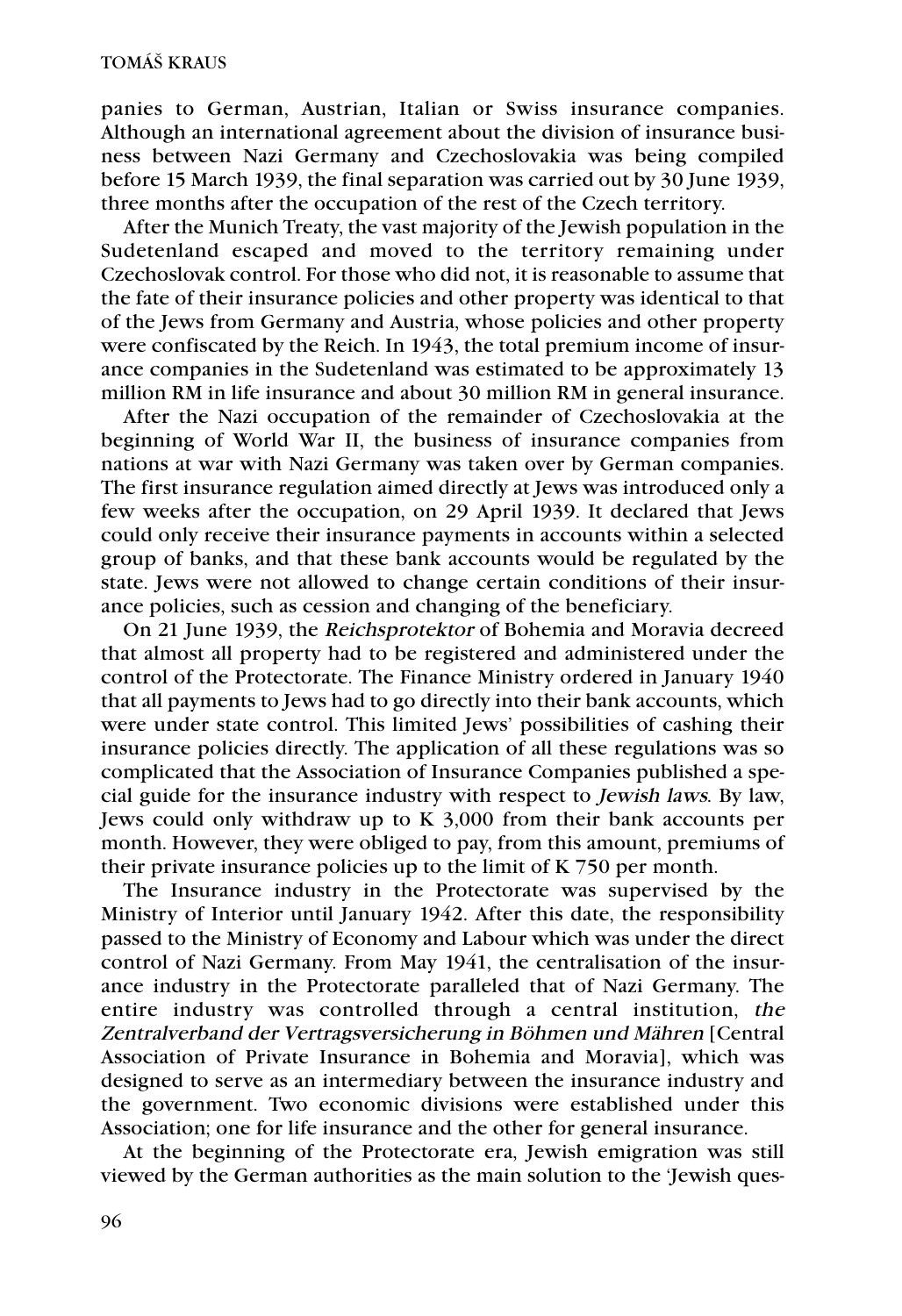tion'. Systematic expropriation of the property of Jewish emigrants was organised in order to strengthen the expansion of German banks and industrial groups in the Protectorate. By 29 March 1939, it had already been agreed by the representatives from German banks, the German Ministry of Economy, the Gestapo, and Sicherheitsdienst that Jews should be allowed to emigrate only if they were willing to leave their property under the care of a German bank. Otherwise, the Gestapo would not allow them to emigrate. Jews seeking an emigration permit also had to deposit their private insurance policies in an authorised bank. Official Jewish emigration was organised by the Zentralstelle für jüdische Auswanderung which was founded by the Hitler-appointed German Reichsprotektor in July 1939. This institution was supervised by the chief of Sicherheitsdienst, Walter Stahlecker, and it closely co-operated with Adolf Eichmann in the Berlin Gestapo Headquarters. In order to manage the Centre's property, the Auswanderungsfond für Böhmen und Mähren was established in March 1940. The occupation authorities intended to use the Auswanderungsfond für Böhmen und Mähren to support the German settlement of the Protectorate. The Centre had issued 16,782 passports by the first quarter of 1941. According to the report of the Prague Jewish community in 1942, 25,977 Jews left the Protectorate between 15 March 1939 and 30 November 1942.

The Gestapo confiscated the insurance policies of people who emigrated illegally, or who violated the Protectorate laws in any way. This policy applied to all former Czechoslovak citizens who decided to leave the Protectorate, and even to those who left before the Nazi German occupation. The Zentralstelle für jüdische Auswanderung was responsible for the confiscation of the assets of Jews deported to concentration camps and to ghettos. People asked to register for emigration had to re-declare all their property, including private belongings such as suits, furniture, and food ration vouchers. They were forced to give a power of attorney to the Zentralstelle für jüdische Auswanderung which administered this property.

From the beginning of the occupation, the Gestapo, which ordered the confiscation of assets of people and organisations that were declared 'enemies of the Reich', had to look after this property as well. However, with the growing volume of assets, it became more and more difficult to manage. In September 1941, the Reichsprotector established the Vermögensamt to administer the confiscated property.

There is evidence that the Gestapo and later the Vermögensamt or the Zentralstelle für jüdische Auswanderung were not required to have the original insurance agreements in order to receive payments. The history of cash flows originating from confiscated policies is not yet fully documented. The archives of the former Czech Escomt Bank (CEB) and of the Dresdner Bank, could potentially reveal evidence of these transactions. The recent search in the archive of the Czech Union Bank (Deutsche Bank Group) uncovered documented evidence of the transfers of Holocaust victims' insurance policies to the Vermögensamt and to the Zentralstelle für jüdische Auswanderung. The total sum of payments for confiscated insur